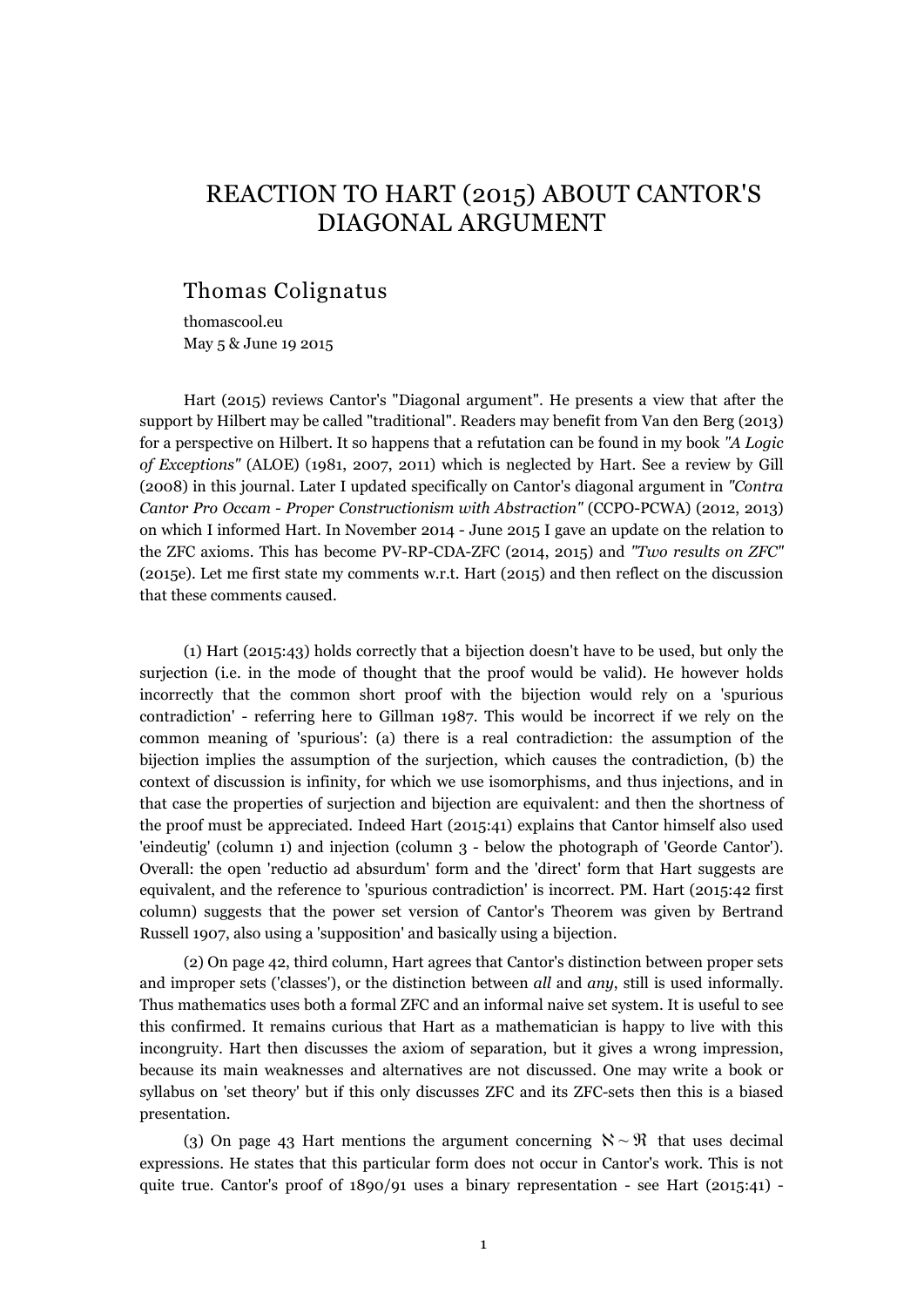which, for these purposes, is equivalent to using decimals. Hart traces the proof with decimals to Young & Young in 1906, who explicitly refer to Cantor 1890/91, and who explicitly call it his 'second proof'. Thus mathematicians were aware already in 1906 that binaries and decimals are equivalent here. It is curious that Hart in 2015 does not express that awareness. His review of what Cantor originally did thus is biased. (3a) For this proof structure, binaries and decimals are equivalent. (3b) The binaries are mathematically more elegant, since changing an element has only one alternative. The decimals are didactically more useful, since students are more used to decimal expression of the real numbers - which is the representation of the continuum. It would be improper to criticize the decimal form of the proof for being didactic. (3c) It is correct that Cantor claimed that the proof structure was "independent from looking at irrationals" but the proof does *implicitly use* irrationals.

(4) We may wonder why Hart's paper might be biased. It is a good hypothesis that he wants to emphasize that some authors still have questions about Cantor's argument.

(4a) On page 43 Hart refers to Wilfrid Hodges (1998) who discusses "hopeless papers". Hart does not mention Hodges's email to me that I cited in CCPO-PCWA that I informed him about.

(4b) Hart accuses those "hopeless papers" of that they don't check what Cantor did himself originally. This is an improper accusation since such authors discuss a particular argument, that so happens to go by the name of "Cantor's diagonal argument", while it is not always at issue what Cantor himself did - who indeed wrote before ZFC.

(4c) Just to be sure: My own first contact with Hart - in 2011 - was about Cantor 1874. CCPO-PCWA wanted to know whether there were more proofs, and thus also looked at Cantor 1874, and found it inadequate. Hart's page 40 with Cantor 1874 finds a refutation in the appendix of CCPO-PCWA - but he knows about the latter and does not refer to that refutation.

(4d) Hart suggests that the proof with decimals causes most "hopeless papers", but that this proof can be "thrown in the trash can", because Cantor's original proof from 1874 and his second and more general proof of 1890/91 would be more attractive.

(4d1) This is improper, since it evades the question whether the argument with the decimals is a good deduction or not. Mathematics should not ditch arguments because they cause questions but should answer the questions.

(4d2) It also is an inconsistent argument, see (3): the proofs are equivalent, differ only in binaries versus decimals. Thus Hart suggests to throw Cantor's own proof into the trash can - but doesn't do so.

(4d3) In a personal communication, Hart acknowledges that the binary and decimal proofs are equivalent (without drawing the inference on (3)) but that he only expressed his preference for the aesthetics of the binary form. He is free to state his preference, but the decimal form is the most didactic one, and thus the form *cannot* be ditched.

(4e) Hart holds that such "hopeless papers" and/or internet discussions quickly replace mathematics by ad hominem fallacies. An ad hominem would be: "You have no mathematics degree and hence I will not listen to your arguments." Obviously Hart presents himself as not falling into that trap. My problem however is that he applies an 'ad gentem fallacy', by reducing critique on Cantor's Theorem into "hopeless papers" and/or internet ad hominem fallacies. This is a racket or ballyhoo to induce a sentiment amongst his readership to no longer look at critique on Cantor's Theorem, and to join in the putting down of such critics. We thus may understand why Hart (2015) is a biased presentation, unworthy of mathematics that wants to claim to be scientific.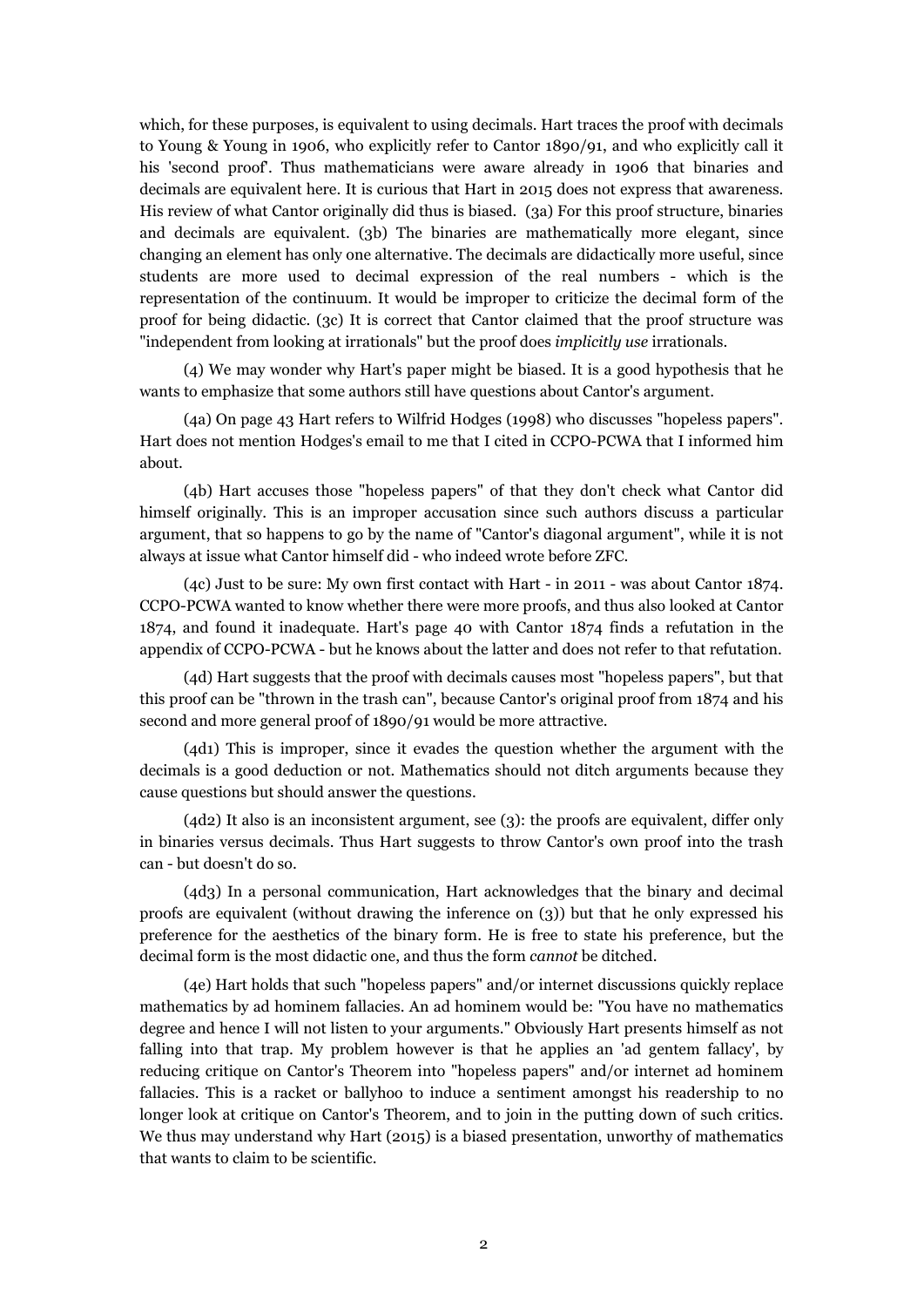(5) Hart (2015:42, last column): "The best known impossibility theorems in mathematical logic all use a version of Cantor's idea to flip all elements on a diagonal" - and then he refers to Gödel's first incompleteness theorem. This is not quite true. Gödel's theorem uses self-reference. This property was already known in antiquity in the Liar Paradox. Gödel's use of number-coding has historical explanations, like the trust in arithmetic in a period of a foundations crisis in mathematical logic. Gödel's numerical listing is not crucial to the argument. The influence of Cantor should not be made greater than it is. Hart could have known about this, reading both ALOE and Gill (2008) in the same Dutch journal for mathematics, with my refutation of Gödels two theorems.

(6) Hart does not refer to ALOE or CCPO-PCWA that he knows about, thus misinforms his readership. He reproduces Cantor's 'proofs' of 1874 and 1890/91 without mentioning their refutations. He states the common misconceptions and adds some new ones.

The above were comments on Hart (2015). In a personal communication, Hart has looked at my criticism. It leads too far to look into this here. Colignatus (2015a) reviews the email exchange with K.P. Hart (TU Delft) in 2011 - May 2015. Colignatus (2015b) reviews Hart's response on the above. The reader can check that the criticism still stands. Colignatus (2015c) reviews Hart's new combined criticism of May 18 2015 on that version of PV-RP-CDA-ZFC, and earlier refutations in CCPO-PCWA - which should cover point (6). There is now also the issue on scientific integrity, see Colignatus (2015d).

### **References**

Berg, B. van den (2013), 'Hilbert en de bewijstheorie', *Nieuw Archief voor Wiskunde* 5/14 nr. 1, March, pp. 45-48, http://www.nieuwarchief.nl/serie5/pdf/naw5-2013-14-1- 045.pdf

Hart, K.P. (2015), 'Cantors diagonaalargument', *Nieuw Archief voor Wiskunde* 5/16, nr 1, March, pp. 40-43, http://www.nieuwarchief.nl/serie5/pdf/naw5-2015-16-1-040.pdf

Colignatus, Th. (1981 unpublished, 2007, 2011), *A logic of exceptions,* (ALOE) 2nd edition, Thomas Cool Consultancy & Econometrics, Scheveningen (PDF of the book online at http://thomascool.eu/Papers/ALOE/Index.html)

Colignatus, Th. (2012, 2013), *Contra Cantor Pro Occam - Proper constructivism with abstraction*, paper, http://thomascool.eu/Papers/ALOE/2012-03-26-CCPO-PCWA.pdf

Colignatus, Th. (2014, 2015), *A condition by Paul of Venice (1369-1429) solves Russell's paradox, blocks Cantor's diagonal argument, and provides a challenge to ZFC*, http://thomascool.eu/Papers/ALOE/2014-11-14-Paul-of-Venice.pdf

Colignatus, Th. (2015a), *Review of the email exchange between Colignatus and K.P. Hart (TU Delft) in 2011-2015 on Cantor's diagonal argument and his original argument of 1874,* May 6 (thus limited to up to then), http://thomascool.eu/Papers/ALOE/KPHart/2015- 05-06-Review-emails-Colignatus-KPHart-2011-2015.pdf

Colignatus, Th. (2015b), *Reaction to Hart (2015) about Cantor's diagonal argument,* http://thomascool.eu/Papers/ALOE/KPHart/2015-05-08-DerdeWet-KPHart-withcomments-KPH-and-TC.pdf

Colignatus, Th. (2015c), *Background supporting documentation for Appendix B in the paper on Paul of Venice,* http://thomascool.eu/Papers/ALOE/KPHart/2015-05-20-Paul-of-Venice-more-on-Appendix-B.pdf (This *Appendix B* is in the June 12 version, and actually concerns the text above.)